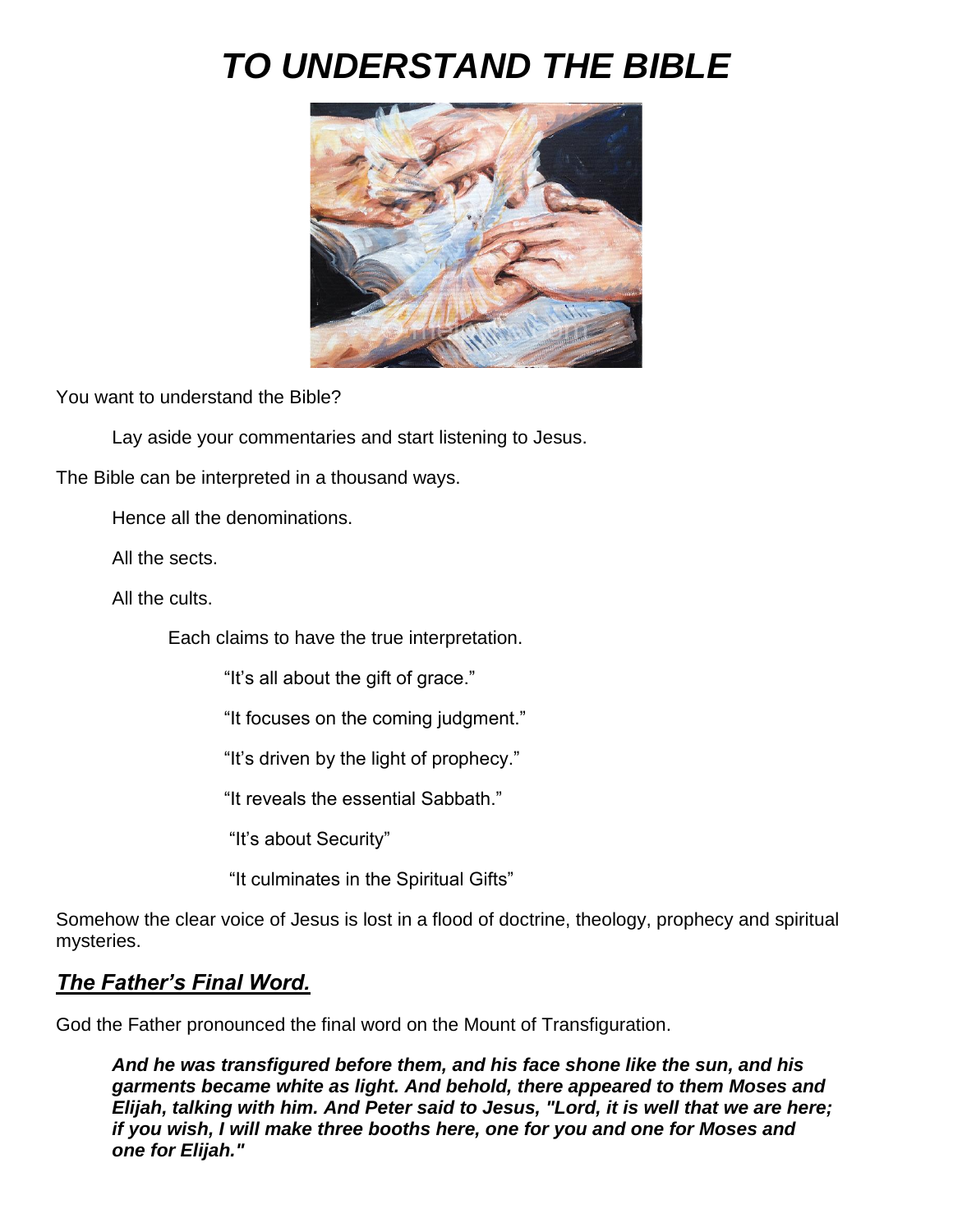Peter was awed to see Jesus raised to the level of Moses and Elijah, who stood for the Law and the Prophets of scripture.

Then Peter did what we keep doing to this day.

Peter perceived Jesus as "part" of scripture instead of Lord of Scripture.

He added Jesus to the law and the prophets as an equal.

Big mistake.

*He was still speaking, when lo, a bright cloud overshadowed them, and a voice from the cloud said,*

*"This is my beloved Son, with whom I am well pleased; listen to him."*

*When the disciples heard this, they fell on their faces, and were filled with awe. But Jesus came and touched them, saying, "Rise, and have no fear." And when they lifted up their eyes, they saw no one but Jesus only.*

 *Matthew 17*

# **Jesus only.**



# **"My Son stands far above the law and the prophets!**

# **Listen to him!"**

The living God was telling Peter---and all of us---that…

Jesus is Lord of scripture.

Jesus is the fulfillment of scripture.

Jesus is the interpreter of scripture.

# *"This is my beloved Son, with whom I am well pleased; listen to him."*

We have fallen into the trap that blinded the "scripture experts" of Jesus' day.

We try to use scripture to interpret Jesus, instead of letting Jesus interpret scripture.

"*You search the scriptures, because you think that in them you have eternal life; and it is they that bear witness to me; yet you refuse to come to me that you may have life."*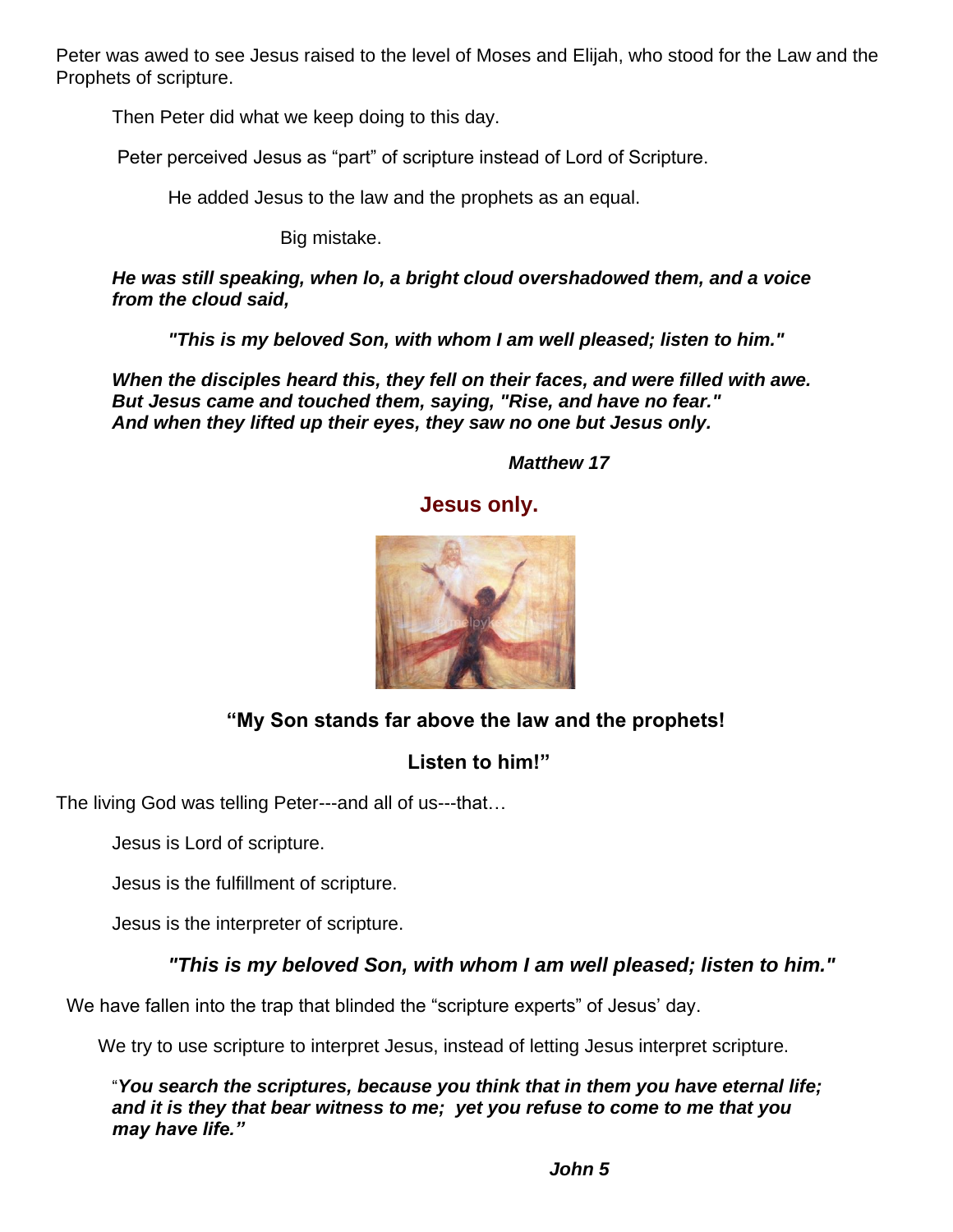The purpose of all scripture is to bear witness to Jesus, the Incarnate Word.

Jesus is on the Throne.

Scripture is at his feet.

Only when we *listen to the Son* do the scriptures truly come alive.

*"Did not our hearts burn within us while he talked to us on the road, while he opened to us the scriptures?"*

#### *Luke 24*

# *Jesus is Lord of Scripture*

Jesus knew scripture better than anyone who ever walked this earth.

The words of scripture were constantly on his lips.

They flowed from him like a river.

But Jesus did not hesitate to enlarge, sharpen, or even discard scriptures that were popular in his day.

He took the commandment, "Thou shalt not kill" and raised it to a level never seen before.

#### *"You have heard that it was said to the men of old, 'You shall not kill; and whoever kills shall be liable to judgment.'*

*But I say to you that every one who is angry with his brother shall be liable to judgment; whoever insults his brother shall be liable to the council, and whoever says, 'You fool!' shall be liable to the hell of fire."*

#### *Matthew 5*

Jesus took the food laws and set them aside with the authority of heaven.

*And he said to them, "Then are you also without understanding? Do you not see that whatever goes into a man from outside cannot defile him, since it enters, not his heart but his stomach, and so passes on?" (Thus he declared all foods clean.)*

*And he said, "What comes out of a man is what defiles a man."*

## *Mark 7*

The Son of God was with the Father eons before Moses and the Prophets appeared.

The Spirit of the Son was present through all the turmoil and suffering and victories and joy from which the scriptures emerged.

Jesus alone causes scriptures to speak to the human heart, when the heart humbles itself before him.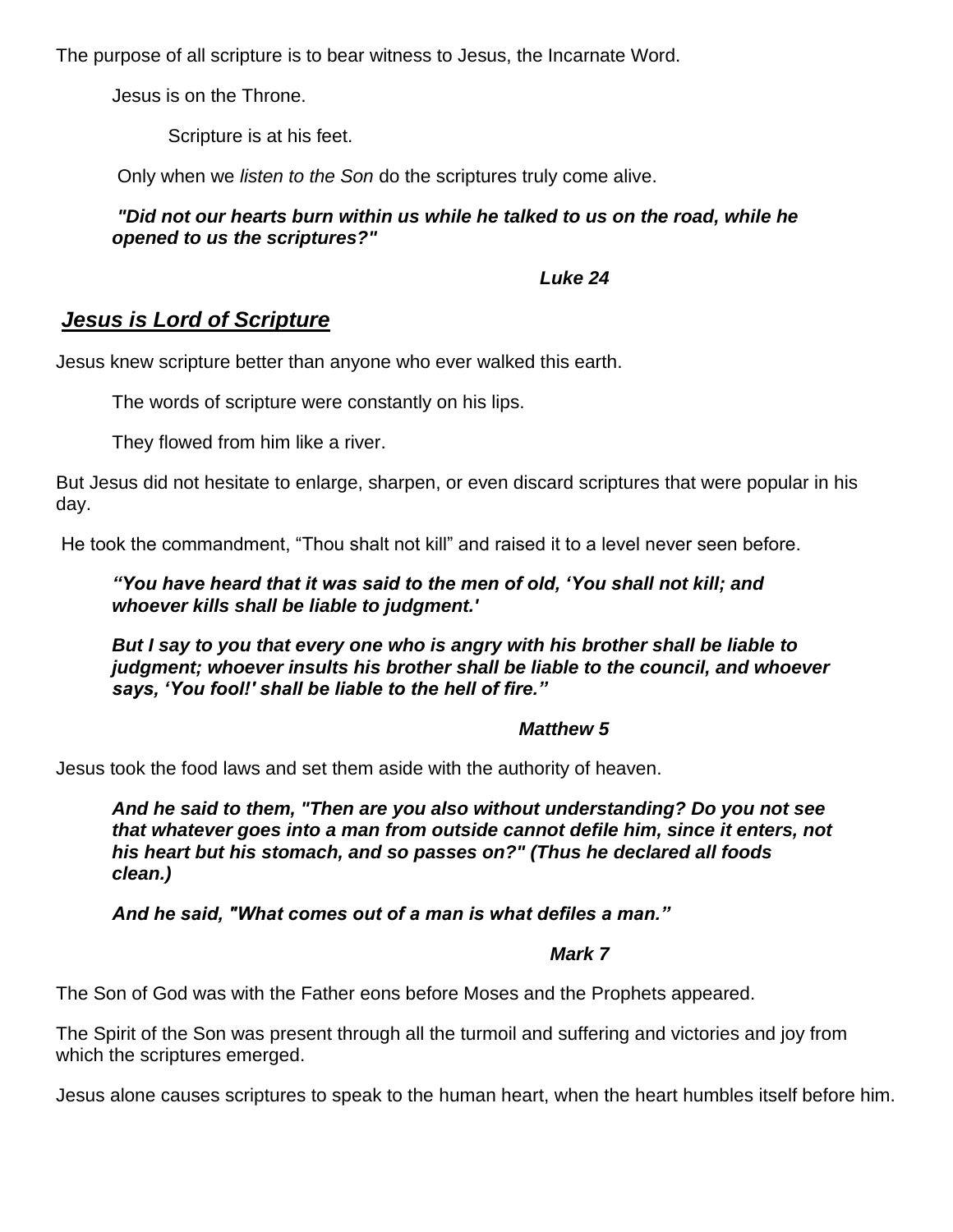# *Jesus is the Fulfillment of Scripture.*

*For he grew up before him like a young plant, and like a root out of dry ground; he had no form or comeliness that we should look at him, and no beauty that we should desire him. He was despised and rejected by men; a man of sorrows, and acquainted with grief; and as one from whom men hide their faces he was despised, and we esteemed him not.*

*Surely he has borne our griefs and carried our sorrows; yet we esteemed him stricken, smitten by God, and afflicted.*

*But he was wounded for our transgressions, he was bruised for our iniquities; upon him was the chastisement that made us whole, and with his stripes we are healed.*

*All we like sheep have gone astray; we have turned every one to his own way; and the LORD has laid on him the iniquity of us all.*



 *Isaiah 53*

Centuries before the Lamb of God appeared at the banks of the Jordan, flashes of vision were given to the prophets.

The Psalms are loaded with hints of the coming Messiah.

Daniel and Zechariah could see the light of the coming kingdom, and shared what they saw as best they could.

Always the focus of Hebrew scripture was the "Coming One".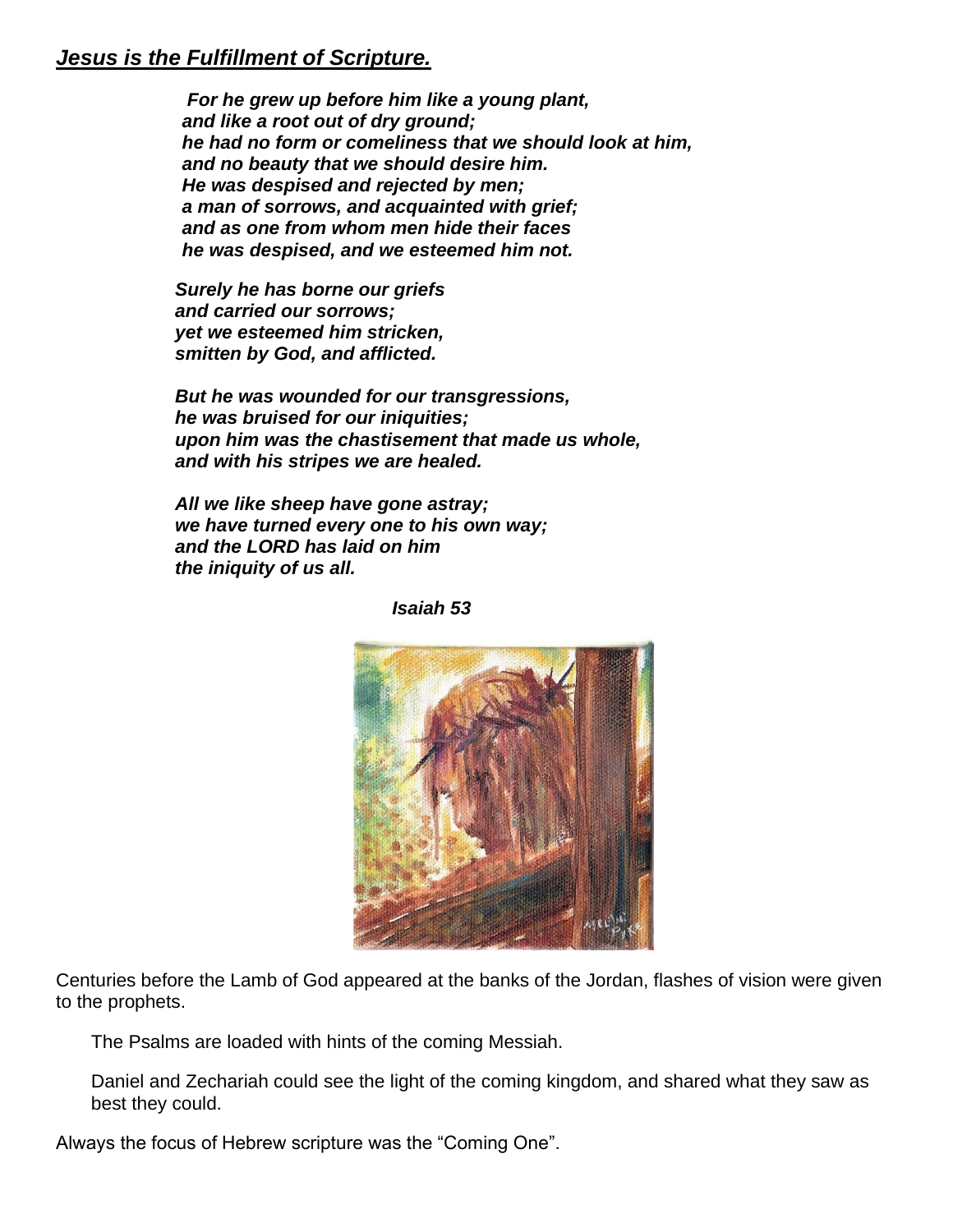When Jesus arrived, he confirmed these prophecies again and again.

Without apology he declared himself to be the fulfillment of scripture.

*And he came to Nazareth, where he had been brought up; and he went to the synagogue, as his custom was, on the Sabbath day. And he stood up to read; and there was given to him the book of the prophet Isaiah. He opened the book and found the place where it was written,*

*"The Spirit of the Lord is upon me, because he has anointed me to preach good news to the poor. He has sent me to proclaim release to the captives and recovering of sight to the blind, to set at liberty those who are oppressed, to proclaim the acceptable year of the Lord."*

*And he closed the book, and gave it back to the attendant, and sat down; and the eyes of all in the synagogue were fixed on him. And he began to say to them, "Today this scripture has been fulfilled in your hearing."*

 *Luke 4*

Without Jesus, scripture is like a headless body, a rudderless ship.

Scripture was incomplete until Jesus arrived and fulfilled it.

Scripture is meaningless without Jesus explaining what it's all about.

*"This is my beloved Son, in whom I am well pleased.*

*Listen to him!"*

# *Jesus is the Interpreter of Scripture.*

*At the well….*

*The woman said to him, "Sir, I perceive that you are a prophet. Our fathers worshiped on this mountain; and you say that in Jerusalem is the place where men ought to worship." Jesus said to her, "Woman, believe me, the hour is coming when neither on this mountain nor in Jerusalem will you worship the Father. You worship what you do not know; we worship what we know, for salvation is from the Jews. But the hour is coming, and now is, when the true worshipers will worship the Father in spirit and truth, for such the Father seeks to worship him.*



*God is spirit, and those who worship him must worship in spirit and truth." The woman said to him, "I know that Messiah is coming (he who is called Christ); when he comes, he will show us all things." Jesus said to her, "I who speak to you am he."*

#### *John 4*

Seeing her tender heart, Jesus explained scripture to this woman with alarming power.

Jerusalem has no monopoly on worship.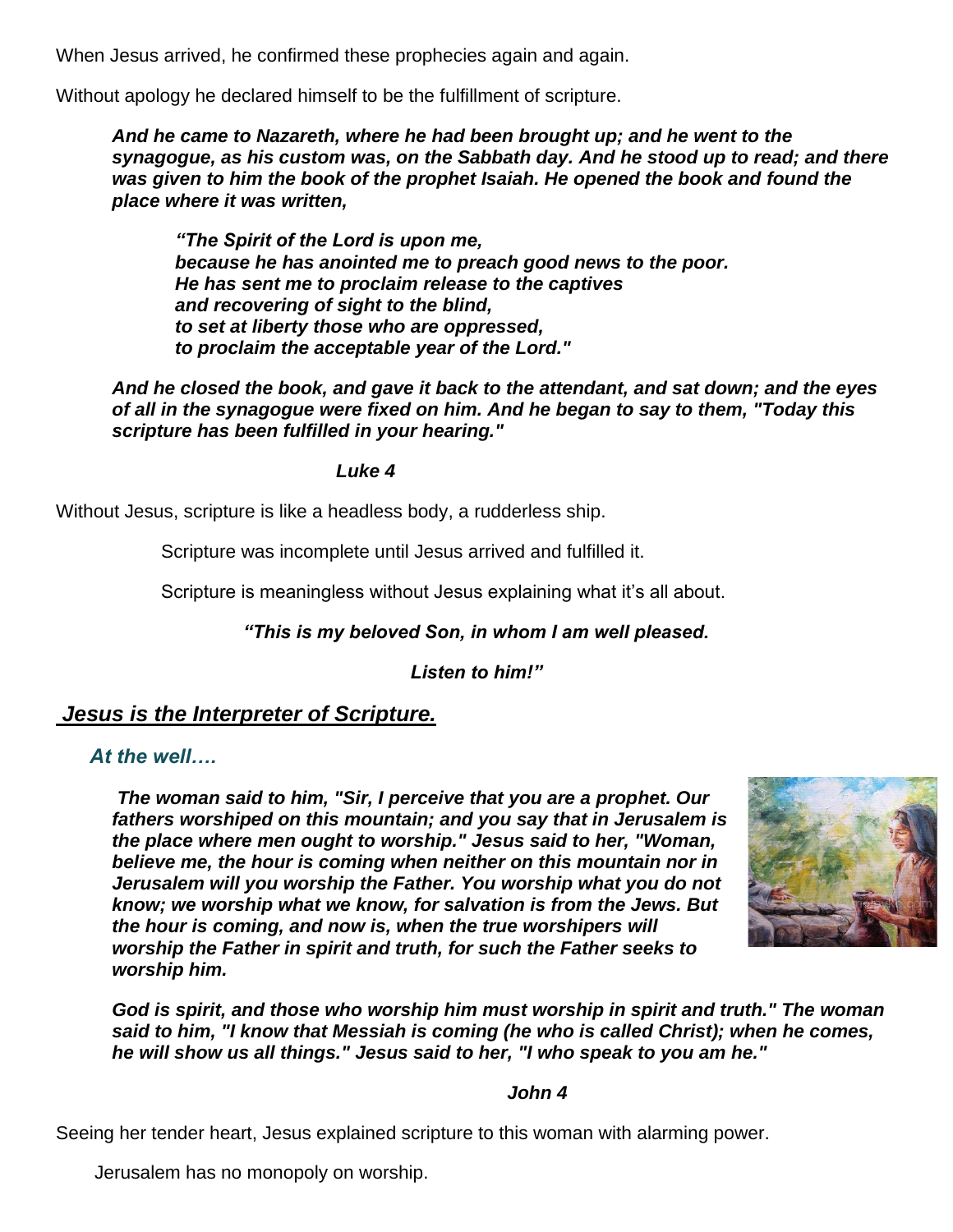God can be worshiped anywhere…

….if you worship him in Spirit and in truth.

# *At the Feast of Tabernacles…*

*On the last day of the feast, the great day, Jesus stood up and proclaimed, "If any one thirst, let him come to me and drink. He who believes in me, as the scripture has said, 'Out of his heart shall flow rivers of living water.'"*

#### *John 7*

At the Feast of Tabernacles people lived in booths to commemorate past deliverance.

It was all about the past.

As Jesus interpreted this feast, it was now about the future.

This feast was pointing to an outpouring of the Spirit which Jesus had come to bring.

#### *"As the scripture has said, 'Out of his heart shall flow rivers of living water.'"*

Jesus had now made the Feast of Tabernacles something totally new.

# *Answering the* **Sadducees** *…*

The Sadducees, who insisted that there is no resurrection, figured they could embarrass Jesus with a simple problem.

"After seven brothers died in succession, all having had the same woman as wife, (fulfilling Jewish law), who's wife will she be in the resurrection?"

*But Jesus answered them, "You are wrong, because you know neither the scriptures nor the power of God. For in the resurrection they neither marry nor are given in marriage, but are like angels in heaven.*

*And as for the resurrection of the dead, have you not read what was said to you by God, 'I am the God of Abraham, and the God of Isaac, and the God of Jacob'? He is not God of the dead, but of the living."*

#### *Matthew 22*

# *"You know neither the scriptures nor the power of God."*

Jesus interpreted scripture and let these Sadducees decide what to do with the light he gave them.

## *When we're baffled…*

When we come to a passage of scripture that stumps us, we go directly to the Lord Jesus.

*Lord, do you want women to keep silence in church, as the Apostle Paul requires in I Corinthians 14?*

## **Jesus is quite able to make his will known to us.**

 **We need to turn to him for clarity, and wait.**